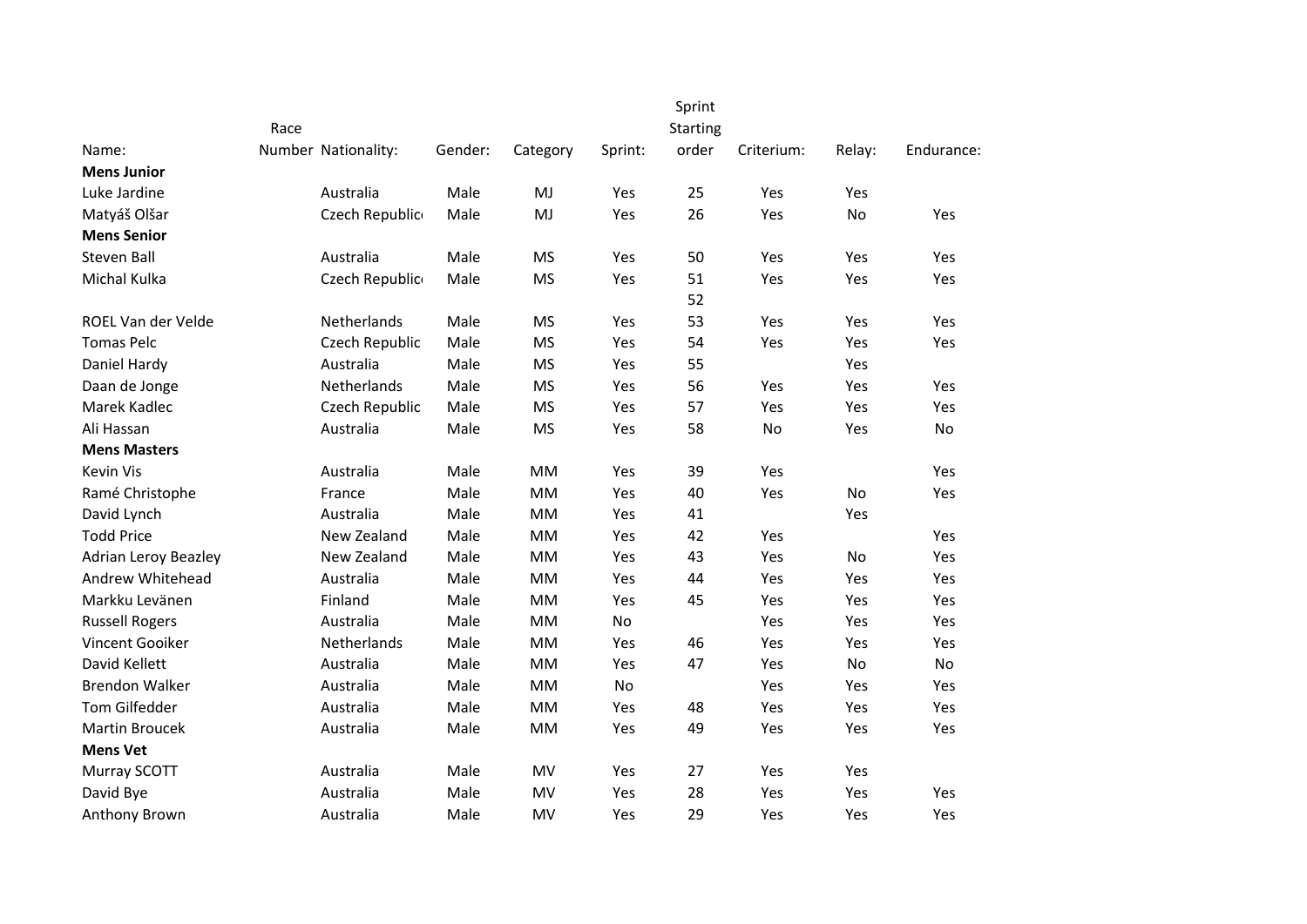| Alan Stewart                   | Australia      | Male   | MV        | Yes | 30             | Yes | No  | Yes |
|--------------------------------|----------------|--------|-----------|-----|----------------|-----|-----|-----|
| Mario Reijne                   | Netherlands    | Male   | MV        | Yes | 31             | Yes | Yes | Yes |
| <b>Bruce Cook</b>              | Australia      | Male   | MV        | Yes | 32             | Yes | Yes | No  |
| <b>Arnold Ehlers</b>           | Australia      | Male   | MV        | Yes | 33             | Yes | Yes | Yes |
| Christopher Brown              | Australia      | Male   | MV        | Yes | 34             | Yes | Yes | Yes |
| John Jardine                   | Australia      | Male   | MV        | Yes | 35             | Yes |     | Yes |
| Dominik Crettenand             | Switzerland    | Male   | MV        | Yes | 36             | Yes | No  | Yes |
| Alan Ferris                    | Australia      | Male   | MV        | Yes | 37             | Yes | Yes | Yes |
| <b>Patrick Staunton</b>        | Australia      | Male   | MV        | Yes | 38             | Yes |     | Yes |
| False starters re-start if nec |                |        |           |     |                |     |     |     |
|                                |                |        |           |     | 39             |     |     |     |
|                                |                |        |           |     | 40             |     |     |     |
|                                |                |        |           |     | 41             |     |     |     |
|                                |                |        |           |     | 42             |     |     |     |
|                                |                |        |           |     |                |     |     |     |
| <b>Womans Cadets</b>           |                |        |           |     |                |     |     |     |
| <b>Famke Gooiker</b>           | Netherlands    | Female | WC        | Yes | $\mathbf{1}$   | Yes | No  | Yes |
| <b>Womans Juniors</b>          |                |        |           |     |                |     |     |     |
| Cara Jardine                   | Australia      | Female | WJ        | Yes | $\overline{2}$ | Yes | Yes | Yes |
| <b>Womans Seniors</b>          |                |        |           |     |                |     |     |     |
| Monika Broucek                 | Australia      | Female | <b>WS</b> | Yes | 12             | Yes | Yes | Yes |
| <b>Hermien Koers</b>           | Netherlands    | Female | WS        | Yes | 13             | Yes | Yes | Yes |
| Wenda Zuiddam                  | Netherlands    | Female | <b>WS</b> | Yes | 14             | Yes | Yes | No  |
| Rosanne Reijne                 | Netherlands    | Female | WS        | Yes | 15             | Yes | Yes | Yes |
| Maxime Reijne                  | Netherlands    | Female | WS        | Yes | 16             | Yes | Yes | Yes |
| Anne Nap                       | Netherlands    | Female | WS        | Yes | 17             | Yes | No  | Yes |
| Alenna Jardine                 | Australia      | Female | <b>WS</b> | Yes | 18             | Yes | Yes | Yes |
| Iva Vedralova                  | Czech Republic | Female | <b>MS</b> |     | 19             |     |     |     |
| <b>Womans Masters</b>          |                |        |           |     |                |     |     |     |
| <b>Sharon Simmons</b>          | Australia      | Female | <b>WM</b> | Yes | 3              | Yes | Yes | Yes |
| Judith Jardine                 | Australia      | Female | <b>WM</b> | Yes | 4              | Yes | Yes | Yes |
| <b>Allison Grace</b>           | Australia      | Female | <b>WM</b> | Yes | 5              | Yes | Yes | Yes |
| Joanne Mansell                 | Australia      | Female | <b>WM</b> | Yes | 6              | Yes | Yes | Yes |
| Sarah Louise Wade              | Australia      | Female | <b>WM</b> | No  |                | Yes | No  | No  |
| Lucy Hellard                   | Australia      | Female | <b>WM</b> | Yes | 7              | Yes | Yes | Yes |
|                                |                |        |           |     |                |     |     |     |